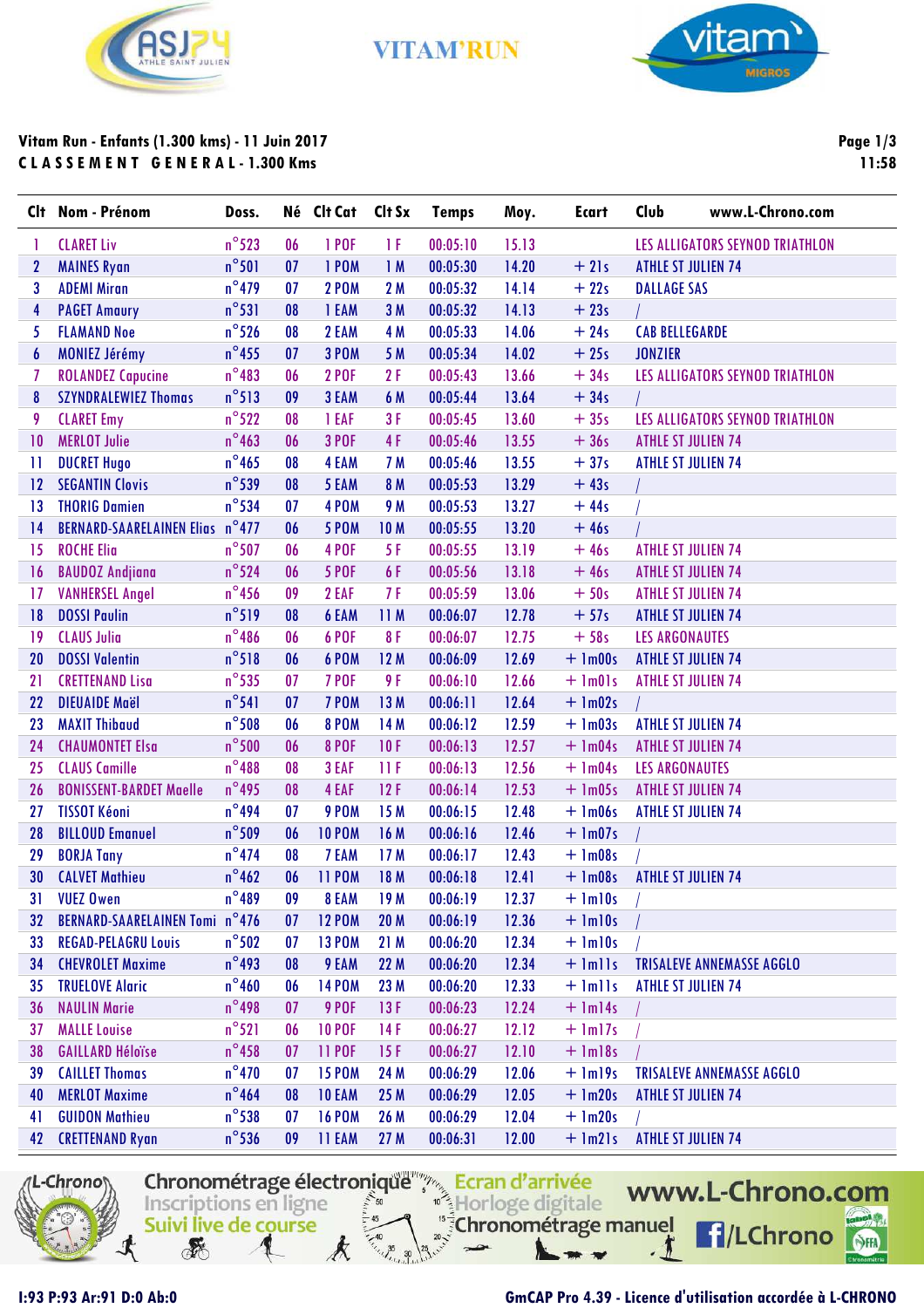

**VITAM'RUN** 



# **Vitam Run - Enfants (1.300 kms) - 11 Juin 2017 C L A S S E M E N T G E N E R A L - 1.300 Kms**

**Page 2/3 11:58**

|    | Clt Nom - Prénom             | Doss.           |                 | Né Clt Cat    | Clt Sx | <b>Temps</b> | Moy.  | <b>Ecart</b> | Club                      | www.L-Chrono.com                |
|----|------------------------------|-----------------|-----------------|---------------|--------|--------------|-------|--------------|---------------------------|---------------------------------|
| 43 | <b>DUSSAUD Louis</b>         | $n^{\circ}$ 490 | 06              | <b>17 POM</b> | 28 M   | 00:06:33     | 11.92 | $+$ 1m24s    |                           |                                 |
| 44 | <b>CAVRET Louanne</b>        | $n^{\circ}$ 484 | 06              | <b>12 POF</b> | 16F    | 00:06:37     | 11.81 | $+$ 1m27s    |                           |                                 |
| 45 | <b>RAGOUD Lucien</b>         | $n^{\circ}$ 549 | 10              | 12 EAM        | 29 M   | 00:06:40     | 11.73 | $+$ 1m30s    |                           |                                 |
| 46 | <b>ROTH Antoine</b>          | $n^{\circ}482$  | 06              | <b>18 POM</b> | 30 M   | 00:06:45     | 11.56 | $+$ $lm36s$  |                           |                                 |
| 47 | <b>RAKOTONANAHARY Ning</b>   | $n^{\circ}481$  | 09              | 5 EAF         | 17F    | 00:06:46     | 11.54 | $+$ 1m37s    |                           |                                 |
| 48 | <b>MUGNIER Mathis</b>        | $n^{\circ}$ 533 | 10              | 13 EAM        | 31 M   | 00:06:50     | 11.42 | $+$ 1m41s    |                           |                                 |
| 49 | <b>LAMARD Kevan</b>          | $n^{\circ}$ 505 | 06              | <b>19 POM</b> | 32 M   | 00:06:52     | 11.38 | $+$ 1m42s    |                           |                                 |
| 50 | <b>DUVEAU Owen</b>           | $n^{\circ}$ 454 | 06              | <b>20 POM</b> | 33 M   | 00:06:54     | 11.31 | $+$ 1m45s    |                           |                                 |
| 51 | DI CARA Rémi                 | $n^{\circ}$ 540 | 07              | <b>21 POM</b> | 34 M   | 00:07:02     | 11.09 | $+$ 1m53s    |                           |                                 |
| 52 | <b>GATINEAU Marius</b>       | $n^{\circ}485$  | 10              | 14 EAM        | 35 M   | 00:07:05     | 11.02 | $+$ 1m56s    |                           |                                 |
| 53 | <b>RAKOTONANAHARY Leny</b>   | $n^{\circ}$ 468 | 09              | 15 EAM        | 36 M   | 00:07:09     | 10.92 | $+2m00s$     | <b>ATHLE ST JULIEN 74</b> |                                 |
| 54 | <b>CHENAL Audrey</b>         | $n^{\circ}473$  | 09              | 6 EAF         | 18F    | 00:07:12     | 10.84 | $+2m03s$     | <b>TEAM BOAR</b>          |                                 |
| 55 | <b>PELLAT Eugenie</b>        | $n^{\circ}451$  | 07              | <b>13 POF</b> | 19F    | 00:07:13     | 10.81 | $+2m04s$     |                           |                                 |
| 56 | <b>VUILLAUME Zélie</b>       | $n^{\circ}$ 496 | 07              | <b>14 POF</b> | 20F    | 00:07:14     | 10.80 | $+2m05s$     |                           |                                 |
| 57 | <b>LEONELLI Alexandre</b>    | $n^{\circ}516$  | 08              | 16 EAM        | 37 M   | 00:07:14     | 10.79 | $+2m05s$     |                           | <b>TENNIS CLUB SAINT-JULIEN</b> |
| 58 | <b>GRASSART Loane</b>        | $n^{\circ}$ 497 | 10              | 7 EAF         | 21F    | 00:07:17     | 10.72 | $+2m08s$     |                           |                                 |
| 59 | <b>NAULIN Zoé</b>            | $n^{\circ}$ 499 | 10              | 8 EAF         | 22F    | 00:07:20     | 10.65 | $+ 2$ mlls   |                           |                                 |
| 60 | <b>LABEILLE Justine</b>      | $n^{\circ}$ 452 | 09              | 9 EAF         | 23F    | 00:07:24     | 10.54 | $+2m15s$     |                           |                                 |
| 61 | <b>BOSCO Mikhal</b>          | $n^{\circ}480$  | 10              | <b>10 EAF</b> | 24F    | 00:07:26     | 10.50 | $+2ml7s$     |                           |                                 |
| 62 | <b>COMPOIS Clara</b>         | $n^{\circ}512$  | 07              | <b>15 POF</b> | 25F    | 00:07:27     | 10.48 | $+2ml8s$     |                           |                                 |
| 63 | <b>GIMENES Tom</b>           | $n^{\circ}511$  | 07              | <b>22 POM</b> | 38 M   | 00:07:31     | 10.40 | $+2m21s$     |                           |                                 |
| 64 | <b>CLAUS Amélie</b>          | $n^{\circ}487$  | 10              | <b>11 EAF</b> | 26F    | 00:07:37     | 10.26 | $+2m27s$     | <b>LES ARGONAUTES</b>     |                                 |
| 65 | <b>CHEZE Victorien</b>       | $n^{\circ}$ 543 | 10              | 17 EAM        | 39 M   | 00:07:41     | 10.16 | $+2m32s$     |                           |                                 |
| 66 | <b>GEORGES Jessy</b>         | $n^{\circ}$ 467 | 06              | <b>16 POF</b> | 27F    | 00:07:43     | 10.12 | $+2m34s$     |                           |                                 |
| 67 | <b>GUIDON Thomas</b>         | $n^{\circ}$ 537 | 10              | 18 EAM        | 40 M   | 00:07:44     | 10.09 | $+2m35s$     |                           |                                 |
| 68 | <b>LAMBERT BETH Alix</b>     | $n^{\circ}$ 550 | 06              | <b>17 POF</b> | 28F    | 00:07:46     | 10.05 | $+2m37s$     |                           |                                 |
| 69 | <b>GEORGES Laura</b>         | $n^{\circ}$ 466 | 08              | 12 EAF        | 29F    | 00:07:48     | 10.02 | $+2m38s$     |                           |                                 |
| 70 | <b>DUBOUCHET Camille</b>     | $n^{\circ}$ 528 | 07              | <b>18 POF</b> | 30F    | 00:07:49     | 10.00 | $+2m39s$     |                           |                                 |
| 71 | <b>DI CARA Alice</b>         | $n^{\circ}$ 506 | 10              | 13 EAF        | 31F    | 00:07:50     | 9.97  | $+ 2m41s$    |                           |                                 |
| 72 | <b>GAILLARD Marlène</b>      | $n^{\circ}$ 457 | 09              | <b>14 EAF</b> | 32F    | 00:07:56     | 9.85  | $+2m46s$     |                           |                                 |
| 73 | <b>MERCIER Victor</b>        | $n^{\circ}542$  | 10              | 19 EAM        | 41 M   | 00:08:02     | 9.71  | $+2m53s$     |                           |                                 |
| 74 | <b>LESAGE Norah</b>          | $n^{\circ}517$  | 08              | <b>15 EAF</b> | 33 F   | 00:08:06     | 9.65  | $+2m56s$     |                           |                                 |
| 75 | <b>BOST Timéo</b>            | $n^{\circ}472$  | $\overline{10}$ | 20 EAM        | 42 M   | 00:08:12     | 9.51  | $+3m03s$     | <b>PANARDS MIGROS</b>     |                                 |
| 76 | <b>LOYER Alix</b>            | $n^{\circ}$ 532 | 10              | 21 EAM        | 43 M   | 00:08:14     | 9.49  | $+3m04s$     |                           |                                 |
| 77 | <b>DAUGAN Jeanne</b>         | $n^{\circ}$ 527 | 09              | <b>16 EAF</b> | 34 F   | 00:08:16     | 9.44  | $+3m07s$     |                           |                                 |
| 78 | <b>REGAD-PELAGRU Pauline</b> | $n^{\circ}$ 504 | 09              | 17 EAF        | 35F    | 00:08:16     | 9.44  | $+3m07s$     |                           |                                 |
| 79 | <b>KHAMVONGSA Eva</b>        | $n^{\circ}$ 475 | 09              | <b>18 EAF</b> | 36 F   | 00:08:17     | 9.42  | $+3m08s$     | <b>ATHLE ST JULIEN 74</b> |                                 |
| 80 | <b>TEREINS Alyssa</b>        | $n^{\circ}$ 478 | 10              | <b>19 EAF</b> | 37F    | 00:08:25     | 9.28  | $+3m15s$     |                           |                                 |
| 81 | <b>GAUDET Anais</b>          | $n^{\circ}520$  | 09              | <b>20 EAF</b> | 38 F   | 00:08:28     | 9.21  | $+3m19s$     |                           |                                 |
| 82 | <b>DUSSAUD Maxence</b>       | $n^{\circ}$ 492 | 10              | 22 EAM        | 44 M   | 00:08:34     | 9.11  | $+3m25s$     |                           |                                 |
| 83 | <b>BILLOUD Adrien</b>        | $n^{\circ}510$  | 08              | 23 EAM        | 45 M   | 00:08:40     | 9.01  | $+3m30s$     |                           |                                 |
| 84 | <b>CALVET Owen</b>           | $n^{\circ}471$  | 09              | 24 EAM        | 46 M   | 00:08:45     | 8.92  | $+3m36s$     |                           |                                 |

L-Chrono Х Ecran d'arrivée<br>Inscriptions en ligne Chronométrage manuel Suivi live de course

www.L-Chrono.com **f**/LChrono  $\overline{\mathbf{I}}$ SHA

**REA** 

### **I:93 P:93 Ar:91 D:0 Ab:0 GmCAP Pro 4.39 - Licence d'utilisation accordée à L-CHRONO**